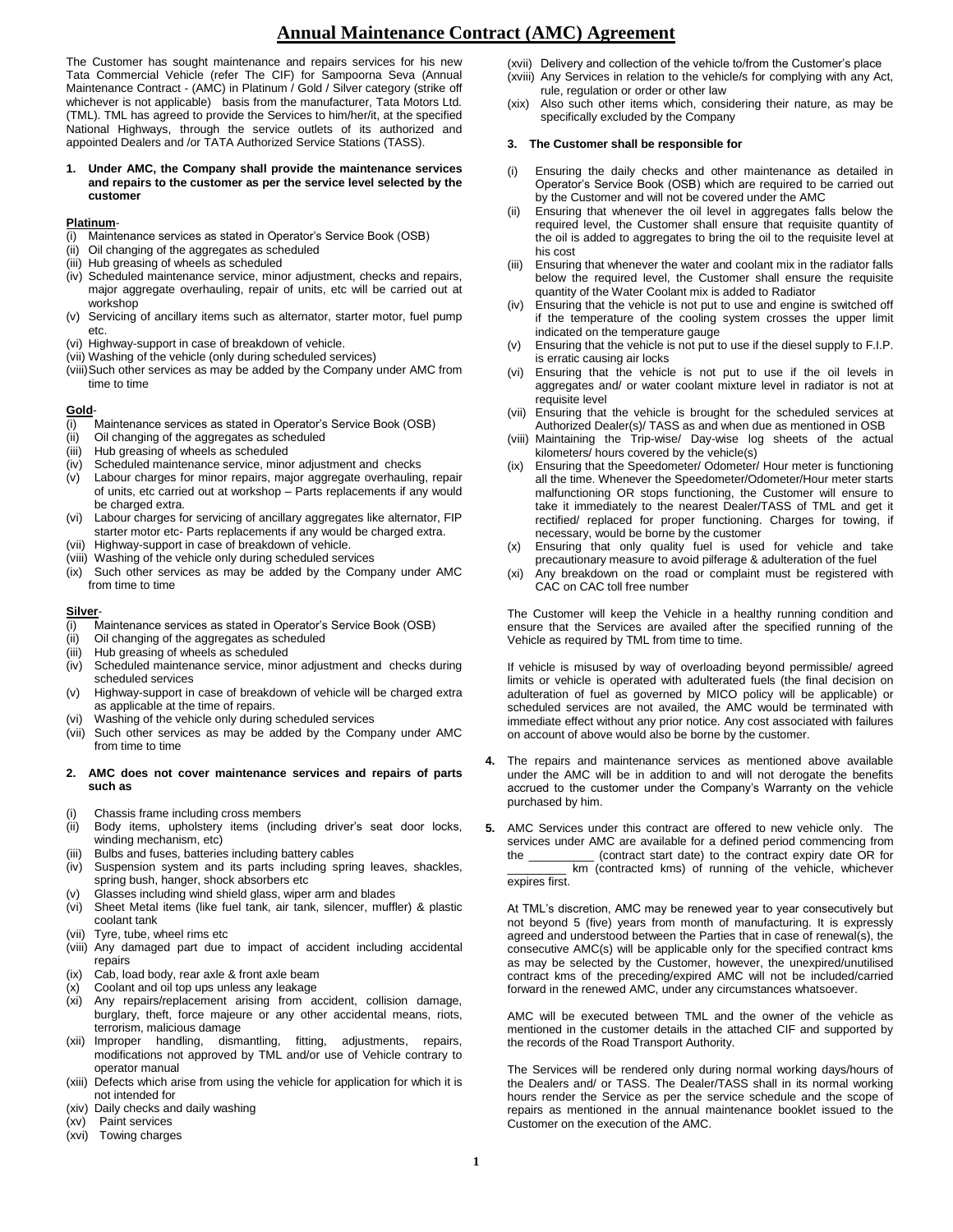The Customer will carefully adhere to the scheme and the procedure of AMC set out in the AMC Booklet as also in the Operator's Service Book provided to him on the sale of the Vehicle and/or on the execution of the AMC, and ensure that there is no breach of any conditions mentioned there under.

It is expressly provided herein that in the event Customer avails of any services, which are excluded from the scope of the Services and not covered under the AMC, the customer shall have to pay the charges directly to the Dealer and/or TASS as may be applicable.

For availing services the Customer shall produce the Card at such service outlets on the Highways as specified by TML. It is specifically provided herein that if the Customer fails to produce the Card at the time of availing the Services from the Dealer and/ or TASS as the case may be, TML and/ or the Dealer and/ or TASS is not bound to render the Service for the Vehicle covered under the AMC

The Customer agrees that the AMC is valid for the Vehicle(s) covered under the AMC and arrangement is not transferable. If a Customer disposes of his/its vehicle, his/its AMC shall come to an end irrespective of the residual period applicable to AMC.

- **6.** TML and/ or the Dealer(s) and/ or the TASS at the said specified service outlets render their performances with due care and diligence. During Services carried out on the Vehicle at the Dealer's and/ or TASS's workshop, as the case maybe, the Vehicle shall be attended to, driven and parked at the Customer's risk. Further, if there is any destruction of or damage to the vehicle (due to accident or otherwise and claims and consequences arising there from) or deterioration or diminution in its value due to negligent driving, improper maintenance or for any other cause or reason, TML will not have liability whatsoever there for and the Customer shall have no claim against either TML and/ or Dealer and/ or TASS, as the case maybe.
- **7.** During the period of the AMC, TML and/ or Dealer and/ or TASS will not be responsible for any work undertaken by an unauthorized person or garage, about which the Dealer and/ or TASS, will inform the Customer immediately, upon such detection. TML shall have the discretion to terminate AMC incase the terms of AMC are likely to be affected due to such work undertaken by an unauthorized person or garage.
- **8.** The Customer will not tamper with the Speedometer. If it is found that Hour meter/ Speedometer of the Vehicle has been tampered with or it has been a malfunctioning, the Dealer/TASS will be entitled to ascertain the actual kilometers run as nearly as possible, on the basis of such sources and data as the Log Sheets and the oil use. If any assistance of guidance is required about the verification as above, the Dealer/TASS may contact the Branch Office of TML. It is expressly provided herein that in the event the Dealer/TASS detects any tampering with the Hour meter/ Speedometer, the Dealer/TASS will be entitled to block rendering the Services to the Customer. Further, TML hereby authorizes the Dealer/TASS to confiscate the Card of the Customer where the Hour meter/ Speedometer has been tampered. It is expressly provided herein that TML may, at its sole discretion, terminate the AMC on detection of tampering with the Speedometer / Hourmeter. In the event of termination by TML, the Customer will be required to forthwith pay all the expenses incurred by TML towards rendering the Services on the Vehicle up to the point of termination or the monthly/quarterly/ half – yearly/ yearly installments up to and including the month of termination whichever is higher and a surcharge of five percent (5%) of the total amount payable to TML or Rs. 3000/= (Rupees Three Thousand only) whichever is higher, towards the administrative expenses involved) in respect of the un-expired part of the AMC.
- **9.** On the basis of the assurance given by the Customer for complying with its obligations till the tenure of the AMC, TML has in good faith agreed to render the Services to the Customer. Any breach or non-fulfillment of any conditions by the Customer shall be considered a substantial breach of the AMC by the Customer. It is agreed that TML will be substantially damaged by the Customer's failure to fulfill its obligations under this Agreement and that, considering that precise damages are difficult to calculate, the Customer agrees to pay to TML as liquidated damages the amount as may be determined by TML from time to time. Without prejudice to TML's other rights and remedies, the Customer shall pay the amount of such loss or damage to TML without demur on demand failing which TML shall be entitled to appropriate the amount.

In addition to liquidated damages as setout hereinabove, TML shall be entitled to recover from the Customer all expenses towards recovering the liquidated damages including all expenses incurred towards legal expenses including the attorney's fees.

**10.** TML will not be held liable for failure to render the Services in any event or circumstances beyond its reasonable control including but not limited to act

of God including but not limited to fire, flood, earthquake, windstorm or other natural disaster, war, invasion, act of foreign enemies, terrorism, hostilities whether war be declared or not, civil war, rebellion, or insurrection, strike, lockout, labour dispute, orders or restrictions imposed by Government or any other public authority such that it is impossible to perform the obligations under this Agreement, non-availability, shortage or delay in the supply of spare parts, major breakdown and/or destruction of Dealer's service stations and/ or TASS or any other cause or circumstances beyond the control of TML which prevents timely fulfilment of its obligation ('Force Majeure Events'). Any failure by TML to perform its obligations under this Agreement by reason of Force Majeure Events shall not be a breach of the AMC.

# **11. Payment Terms**

Payment to TATA Motors Ltd will be made by the customer towards rendering services for the AMC vehicle as agreed mutually.

The Customer shall pay the total AMC Service Charges to TML by way of Demand Draft/ Cheque/ ECS for a sum equivalent to the invoiced contract value plus applicable taxes.

In case of cheque payment, the contract will be activated on realization of the cheque to company's account. In case of cheque being dishonored or otherwise not credited to the Company's account for whatsoever reason, the company will block AMC after 3 days and terminate after 15 days. All our Dealers /TASSs will be notified to discontinue AMC services. Such irregularities will be brought to the notice of the customer prior to taking termination action. In the event, the Customer avails any maintenance and/or repair services during such suspended/blocked period of AMC, the said services will not be covered under the AMC and the Customer shall pay the charges directly to the Dealer and/or TASS as may be applicable. However, the Company reserves the right, without prejudice to its legal rights, to continue with the AMC provided the customer makes the payment of the yearly amount, together with a service charge of Rs. 500/-, through a demand draft, drawn in favour of Tata Motors Ltd., payable at Mumbai.

Service Tax, Contract Tax, Value Add Tax, Goods & Service Tax or any other tax if levied during the period of this agreement shall be charged extra. Customer will pay the same as and when demanded by TML.

- **12.** The Membership will not be transferable. If a Member disposes of his vehicle, his Membership shall come to an end. The residual period of the Membership, if any, will not pass to the subsequent buyer.
- **13.** TML will not be liable for any death, bodily injury, or any consequential loss caused by the vehicle covered under AMC.

#### **14. AMC Termination Clause**

TML may withdraw the AMC scheme anytime but prospectively. It may also terminate the existing AMC's, with a prior notice of fifteen (15) days to the Customer(s) and by refunding to Customer the pro-rata AMC charges for the unexpired period of the AMC.

 The Customer agrees that the AMC charges are not refundable under any circumstances, including the event of a Customer prematurely terminating the AMC. If the Customer wants to discontinue the AMC in any of the event, (1) Vehicle is disposed/transferred (2) Vehicle meets with an accident, the Customer will bear all expenses incurred by TML towards rendering the Services till the date of sale or accident, as the case may be and forthwith pay all the unpaid amount as may be notified by TML.

TML may terminate the existing AMC's on breach of any provision of this AMC by the Customer. The pro-rata refund, however, will not be applicable if the AMC is terminated by TML for any breach or default of the contract by the Customer.

However, it is expressly agreed and understood between the Parties that on termination of the Contract before the Term of the AMC for reasons not attributable to TML, the Customer will be required to forthwith pay all the expenses incurred by TML towards rendering the Services on the Vehicle up to the point of termination or the monthly/quarterly/ half – yearly/ yearly installments up to and including the month of termination whichever is higher and a surcharge of five percent (5%) of the amount to be payable to TML along with Rs. 3000/= (Rupees Three Thousand only) towards the administrative expenses involved) in respect of the un-expired part of the AMC.

AMC will stand terminated in case the vehicle under AMC is sold or meets with a major accident.